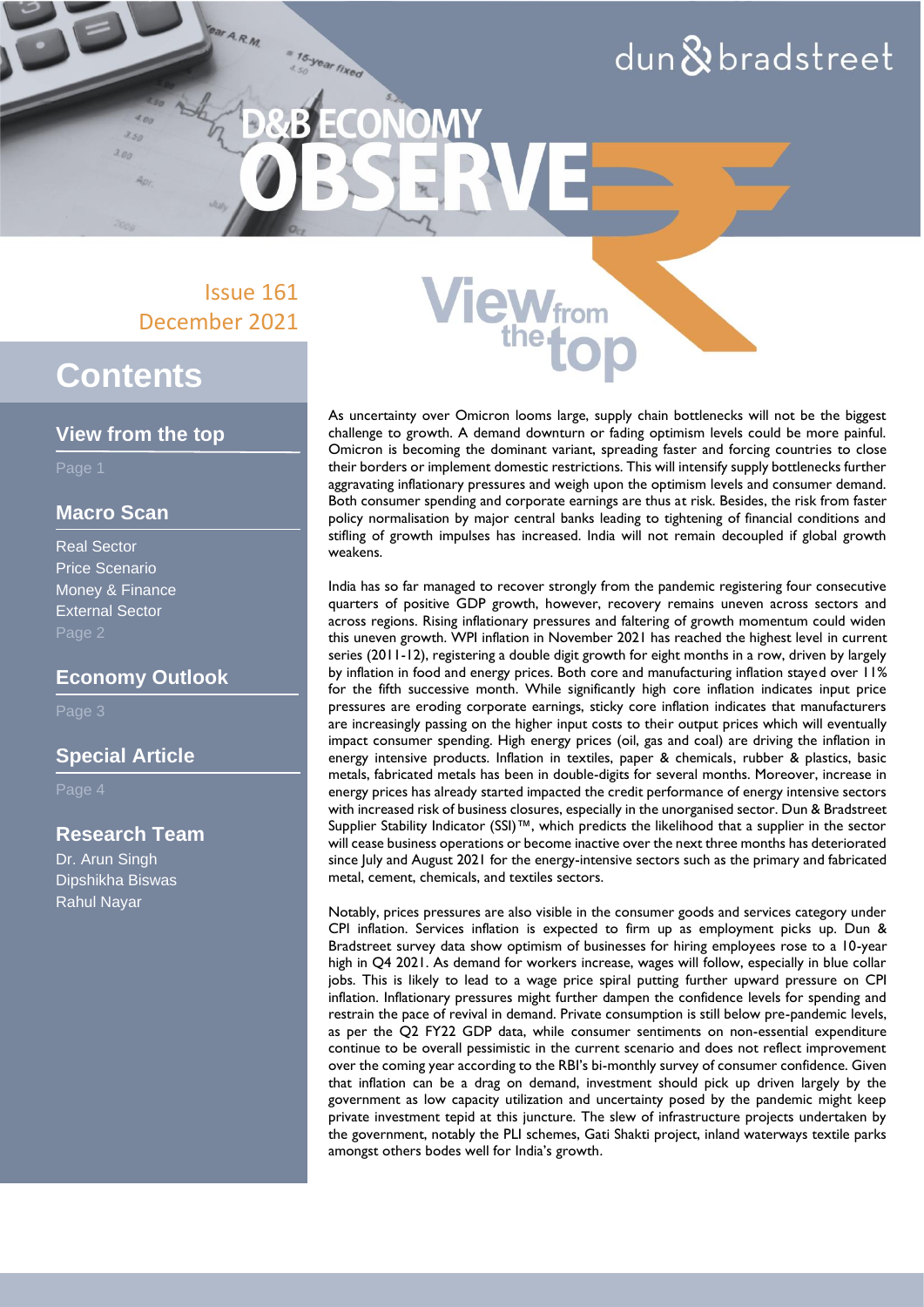#### GDP recovers to pre-pandemic levels while PFCE is yet to recover **Real Sector**

DRB ECONOMY<br>**OBSERVE** 

| At 2011-12 prices                    |    | As % of FY2020 Numbers                                                     |            |
|--------------------------------------|----|----------------------------------------------------------------------------|------------|
| <b>Recovery</b><br><b>Trajectory</b> |    | <b>Private Final</b><br><b>Consumption</b><br><b>Expenditure</b><br>(PFCE) | <b>GDP</b> |
| 2020-2021                            | Q1 | 73.8                                                                       | 75.6       |
| 2020-2021                            | Q2 | 88.8                                                                       | 92.6       |
| 2020-2021                            | Q3 | 97.2                                                                       | 100.5      |
| 2020-2021                            | Q4 | 102.7                                                                      | 101.6      |
| 2021-2022                            | Q1 | 88.1                                                                       | 90.8       |
| 2021-2022                            | Q2 | 96.5                                                                       | 100.3      |

*Source: MOSPI; D&B*



| Bank Credit Deployment Oct 2021 vs. Oct 2019: Infra in Focus |                 |                       |          |  |  |
|--------------------------------------------------------------|-----------------|-----------------------|----------|--|--|
| <b>Values in Rs 10 Million</b>                               | Oct. 22<br>2021 | <b>Oct 25</b><br>2019 | % Growth |  |  |
| <b>Industries Total</b>                                      | 2,854,571       | 2,786,751             | 2.4      |  |  |
| <b>Infrastructure</b>                                        | 1,081,059       | 1,019,784             | 6.0      |  |  |
| <b>Basic Metal &amp; Metal Product</b>                       | 280.263         | 351.144               | $-20.2$  |  |  |
| Other Industries                                             | 232.056         | 222,620               | 4.2      |  |  |
| <b>Textiles</b>                                              | 199.359         | 187,677               | 6.2      |  |  |
| <b>Chemicals &amp; Chemical Products</b>                     | 185.374         | 176,120               | 5.3      |  |  |
| <b>All Engineering</b>                                       | 147,637         | 166,861               | $-11.5$  |  |  |
| <b>Food Processing</b>                                       | 144.413         | 139.693               | 3.4      |  |  |
| <b>Construction</b>                                          | 95,759          | 99,394                | $-3.7$   |  |  |
| Vehicles, Vehicle Parts & Equipment                          | 82,822          | 82,552                | 0.3      |  |  |
| Gems & Jewellerv                                             | 70.162          | 62.792                | 11.7     |  |  |

*Source: RBI; D&B*

| Commodities driving India's imports in Apr-Nov 2021    |                 |  |
|--------------------------------------------------------|-----------------|--|
| <b>Commodities Imported</b><br>(Values in Billion USD) | Apr-Nov<br>2021 |  |
| Petroleum, Crude & products                            | 102.09          |  |
| Electronic goods                                       | 44.56           |  |
| Gold                                                   | 33.29           |  |
| Machinery, electrical & non-                           | 24.88           |  |
| Pearls, precious & Semi-precious                       | 19.20           |  |
| Organic & Inorganic Chemicals                          | 19.15           |  |
| Coal, Coke & Briguettes, etc.                          | 18.82           |  |
| Artificial resins, plastic materials,                  | 12.81           |  |
| Vegetable Oil                                          | 12.22           |  |
| Non-ferrous metals                                     | 10.91           |  |
| Iron & Steel                                           | 10.76           |  |

*Source: Ministry of Commerce, Government of India, and D&B*

*Aacro* 

- Index of Industrial Production (IIP) grew by 3.2% (y-o-y) in Oct 21, as the favorable low base effect continued to wean off. Sep 21 y-o-y growth was 3.8%.
- GST revenue collection during Nov 21 stands at Rs 1,315 bn, a growth of 25.3% (y-o-y).
- India's Economic Policy Uncertainty Index decreased sharply to 30 in Nov 21 from 44 in Oct 21. It's the lowest since Jun 2007 when it was 28.
- Fiscal Deficit in Oct 21 is at 36% of the Budget Target on account of buoyant Tax Collection.
- Revenue Receipts in Oct 21 are 82% (y-o-y) higher than Oct 20.
- Net Tax Revenues are up by 83% (y-o-y) and Non-Tax Revenues are up by 78% (y-o-y). Apr-Oct 21 Customs Collections are up 122% (y-o-y). This is in tandem with the spurt in External Trade Volumes.

- **Consumer Price inflation in Nov 21 was higher** at 4.91%. compared to 4.48% the month before mainly on account of rise in Food & beverages.
- Food and beverage inflation was higher at 2.6% in Nov 21 from 1.8% in Oct 21. Inflation in oils and fats were the key reason for the rise.
- Inflation in services showed a marginal decline over Nov 21.
- Inflation in fuel and light was lower at 13.35% (y-o-y) in Nov 21 compared to 14.35%, (y-o-y) the month before.
- WPI moved higher to 14.23% (y-o-y) in Nov 21 compared to 12.54% in Oct 21. Sharp rise in inflation in Fuel & power and food articles contributed to the rise in wholesale inflation. It is the highest Wholesale Price Inflation number in the current series (2011-12).

#### **Money & Finance**

- Credit growth to industries picked up sharply in October (4.1%) across all sizes, with credit to large industries registering a growth rate after 13 months.
- Bank credit to services sector rose by 2.9% (y-o-y) in Oct 21 with Computer Software (10.7% y-o-y) and Shipping (35% y-o-y) registering high growth rates.
- Bank credit to wholesale trade grew by 13.9% % (y-o-y), while to retail trade it was just 0.7% (y-o-y) in Oct 21.
- Personal loans continued to grow in double digits; they grew by 11.7% (yo-y) in Oct 21. Housing Loans declined by 3.5% y-o-y.
- **10-yr G-Sec average yield decreased** to 6.35% in Nov 21, marginally lower than the 6.36% average yield observed in Oct 21.

#### External Sector

- **Merchandise trade deficit increased** to US\$ 22.9 bn in Nov 21, highest ever (Data available since Jan 1968).
- Oil exports stood at US\$ 3.96 bn in Nov 21, registering a growth of 154% (y-o-y) while oil imports grew by 132% (y-o-y) in Nov 21.
- Gold imports grew by 39.7% (y-o-y) in Nov 21.
- Foreign exchange reserves were at US\$ 637.7 bn as on end Nov 21, US\$ 58.4 bn higher than end March 2021 figures.
- FII investments in equities in Nov 21 saw an outflow of US\$ 790 million while debt saw an inflow of US\$ 131 million.
- Rupee appreciated to an average Rs 74.48 per US\$ in Nov 21 as against Rs 74.93 per US\$ during Oct 21.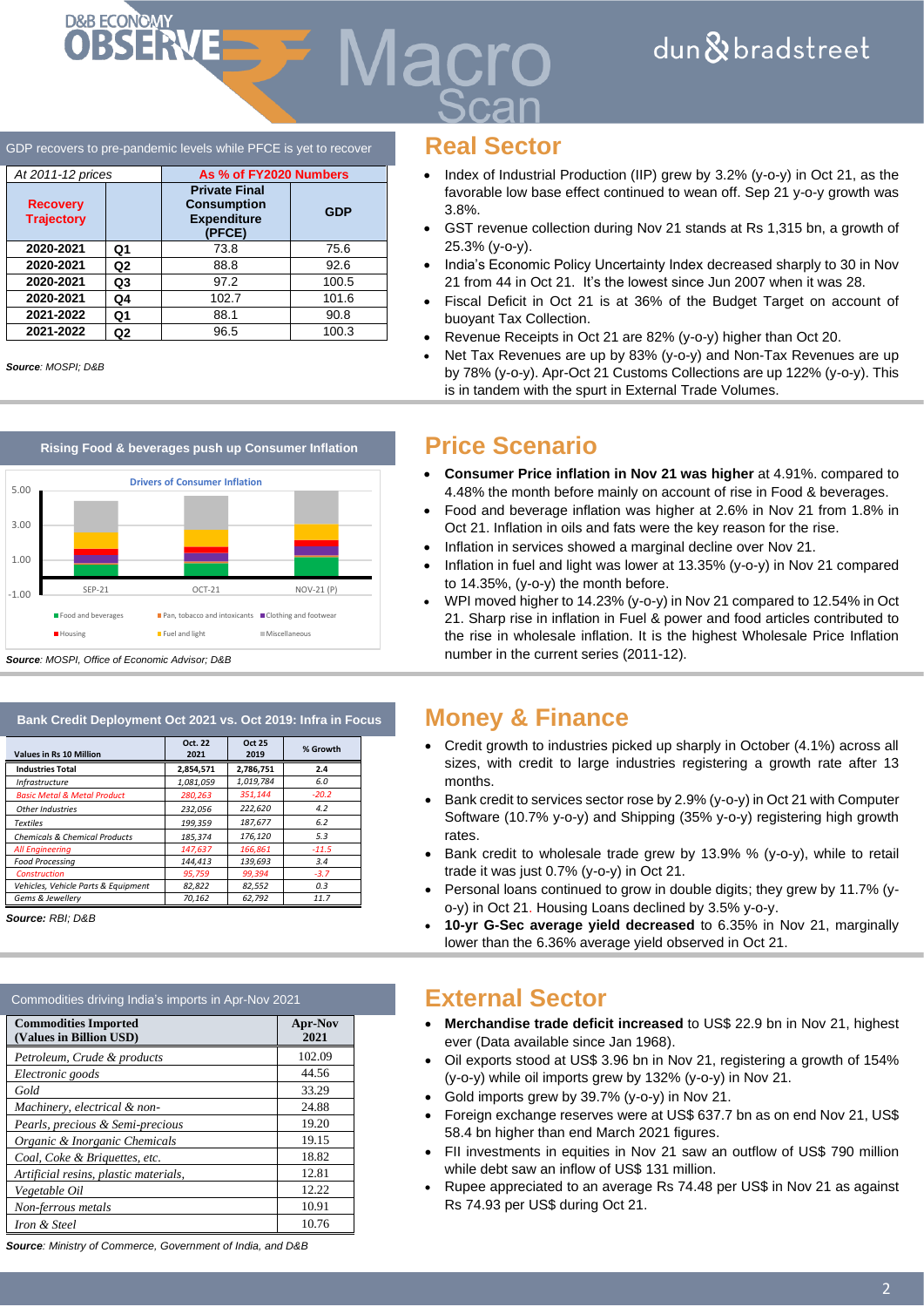# **OBSERVE EXECONOMY** dun & bradstreet

| Dun & Bradstreet's Macro Economic Forecasts                                         |                                                                             |                                                                            |                                                                                                                                                                                                                                                                                                                                                                                                                                                                                                                                                                                                                                                                                            |  |  |
|-------------------------------------------------------------------------------------|-----------------------------------------------------------------------------|----------------------------------------------------------------------------|--------------------------------------------------------------------------------------------------------------------------------------------------------------------------------------------------------------------------------------------------------------------------------------------------------------------------------------------------------------------------------------------------------------------------------------------------------------------------------------------------------------------------------------------------------------------------------------------------------------------------------------------------------------------------------------------|--|--|
| Variables                                                                           | Forecast                                                                    | <b>Latest Period</b>                                                       | <b>D&amp;B's Comments</b>                                                                                                                                                                                                                                                                                                                                                                                                                                                                                                                                                                                                                                                                  |  |  |
| I.I.P Growth                                                                        | $7.0\% - 7.5\%$<br><b>Nov-21</b>                                            | 3.2%<br>Oct-21                                                             | Dun & Bradstreet expects growth in Index of Industrial<br>production (IIP) to have picked up in the month of November<br>2021 partially owing to a low base and largely due to a pick-up<br>in the economic activity. The rebound in demand is evident from<br>the strong growth in revenue from tax collections. We believe<br>that the traction in the construction sector in the upcoming<br>months would add to the growth momentum of the IIP                                                                                                                                                                                                                                         |  |  |
| <b>Inflation W.P. I</b><br><b>Inflation C.P.I</b><br>(Combined)                     | 14.6% - 14.8%<br>$Dec-21$<br>$5.9\% - 6.1\%$<br>$Dec-21$                    | 14.23%<br><b>Nov-21</b><br>4.91%<br><b>Nov-21</b>                          | High energy prices are increasing, feeding into core inflation.<br>High and sticky core inflation indicates that manufacturers are<br>increasingly passing on the higher input costs to their output<br>prices. Retail inflation is thus likely to inch towards the upper<br>limit of the Central Bank inflation target range. Moreover, price<br>pressures are visible in the services category. We expect<br>services inflation to firm up as employment picks up. As demand<br>for workers increase, wages will follow, especially in blue collar<br>jobs. This is likely to lead to a wage price spiral putting further<br>upward pressure on Consumer Price Inflation (CPI) inflation |  |  |
| 15-91 days<br><b>T-Bills</b><br>10-year<br><b>G-Sec Yield</b><br><b>Bank Credit</b> | $3.55\% - 3.65\%$<br>$Dec-21$<br>6.4%-6.5%<br>Dec-21<br>6.7%-6.9%<br>Dec-21 | 3.56%<br><b>Nov-21</b><br>6.35%<br><b>Nov-21</b><br>6.98%<br><b>Nov-21</b> | While Central Bank's policy normalization measures will<br>continue to keep yields on the short term bonds high, hike in<br>interest rates by global central banks, increase in the pace of the<br>taper of quantitative easing by the US Fed and hints that there<br>might be three interest rate hikes in 2022 is pushing the yields<br>on the 10-year benchmark higher. However, expectations of low<br>government debt supply owing to buoyancy in revenues and<br>Foreign Investment inflows in the debt market is likely to offset<br>some of the upward pressures                                                                                                                   |  |  |
| <b>Exchange</b><br>Rate INR v/s<br>US\$                                             | 76.0<br>Dec-21                                                              | 74.48<br><b>Nov-21</b>                                                     | Dun & Bradstreet expects stock market volatility, hike in<br>interest rates by global central banks and strengthening of dollar<br>to keep rupee subdued. Supply chain shocks are fueling<br>inflationary pressures and exerting downside pressure on the<br>domestic currency. Indian rupee may not come out of the bears<br>grip in short-term. The 3 month and 6 month forward premia<br>increased in the month of October (m-o-m) after three months<br>of decline indicating depreciation pressures on rupee                                                                                                                                                                          |  |  |

All figures are monthly average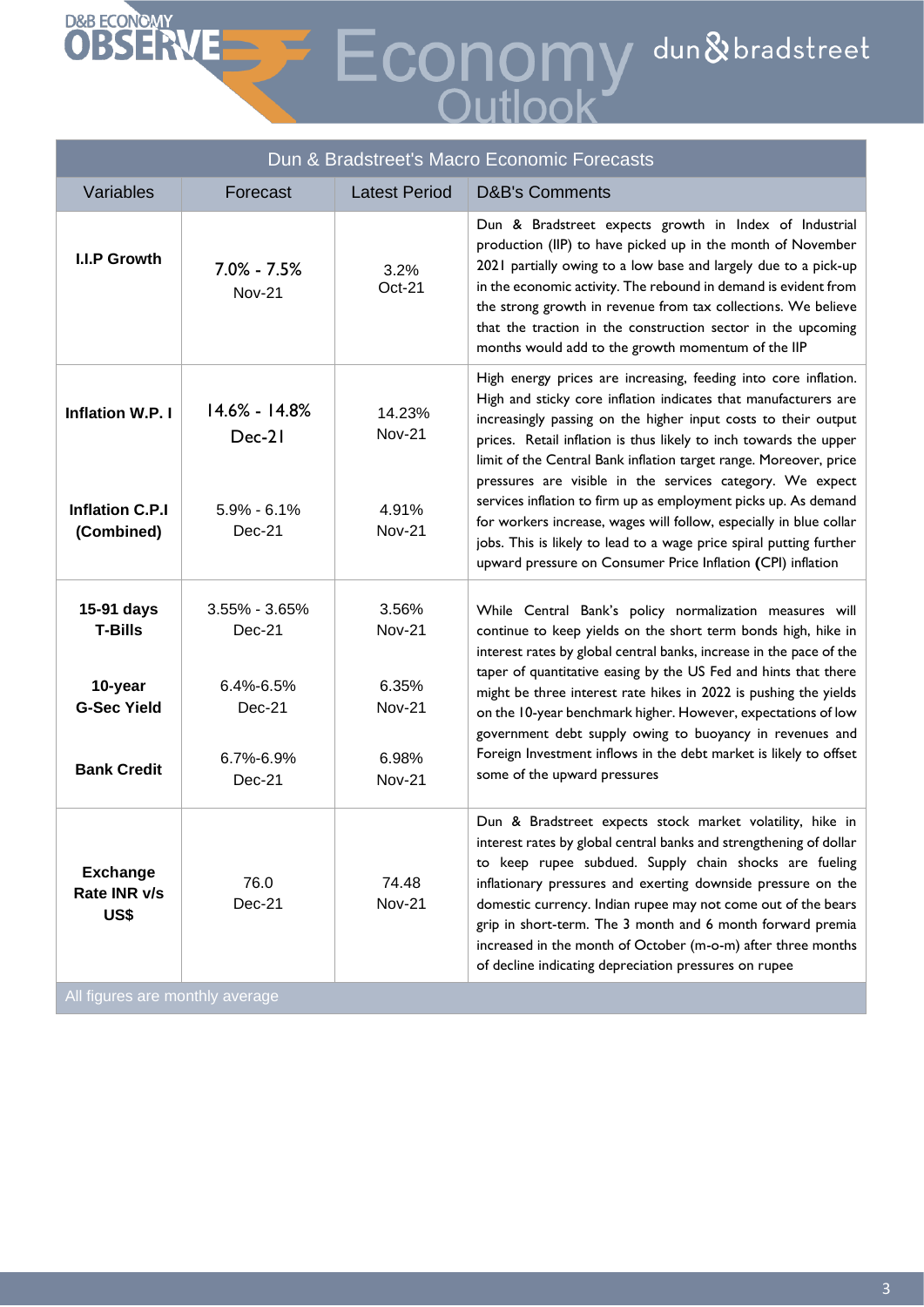# D&B ECONOMY<br>**OBSENE** Economy dun & bradstreet

### **Will supply and price shock of coal continue to impact India?**

44% of the energy demand and 70% of the electricity generation of the US\$ 2.7 trillion Indian economy is powered by coal. A supply or price shock of this commodity can create inflationary pressures, pose risk to businesses and in turn economic growth. While India is facing a supply shortage of coal, which the government is actively trying to alleviate, the bigger risk emanates from the increase in the global price of the commodity. Global coal prices (Australian coal) have increased by 300% (y-o-y) in October 2021 surging to an all-time high, as data available since 1970 with world Bank shows. Global supply and prices of coal are likely to remain under pressure which is tough to address only through domestic interventions. Data shows signs of stress have emerged in the energy-intensive sectors especially on the MSMEs players in the unorganised sectors as they were exposed to the shocks at a time when they were recuperating from the impact of the pandemic.

In all probability, India may not face disruptions at the scale experienced in China and Europe, thanks to the government's timely intervention in ramping up production and supply of coal, however, it is probable that the occurrence of similar episodes of supply constraints and price fluctuations might increase in times to come. We believe that there are three main factors, amongst others, which might lead to recurrence of such supply and price shocks and these needs to be addressed to restrain the overall impact.

*To begin with*, India's dependence on coal imports has grown over the years even as the domestic supply of coal has been growing at 5% annually (India is the 2nd largest producer of coal). Coal imports have doubled during the period FY13 to FY19, and imports meet onefourth of the domestic demand. This is an area of concern because India will get only 50% of its energy requirements from renewables by 2030 and thus, coal remain an important source of energy supply to meet the energy requirements of the growing economy for at least until the 2030s.

*Furthermore*, unless coal production and despatches are not efficiently managed and financial conditions of the Indian distribution companies (DISCOMS) do not improve, India is likely to face similar episodes of supply constraints. Losses endured by DISCOMS have led to huge overdues to the power generators (as of March 2021 around Rs 680 bn was overdue to power plants), who in turn in turn have delayed payments to coal plants.

*Finally*, as countries start implementing the change in the energy mix from fossil fuels to renewables, to meet their commitments for netzero carbon emissions as early as 2030, investment in coal production will decline. The global supply of coal, currently, is also likely to remain under pressure owing to large shortages of natural gas, geopolitical issues and supply concerns in key exporting countries. This will invariably result in surging coal prices in the interim and would continue to pose challenges for import-dependent countries like India. High prices and shortages in supply underscores the fact that the situation is unlikely to improve in the near term, potentially impacting competitiveness and broad-based revival in industrial activities in India.

**Supply shortage impacted power plants**

In the month of October 2021, out of India's 135 thermal power plants, an average of 53 thermal plants with 38% of total thermal power generation capacity, had only two days of coal stock left and power deficit during the same month turned out to be the worst in more than five and half years. Potentially, one percent annual increase in power deficit could wipe out more than 25 billion dollars of economic production, equivalent to the GDP of the state of Jammu & Kashmir or a country like Yemen. Although the supply situation has improved since then, risks remain. It will take another two to three months for the situation to normalize as till 28th November, thermal power plants had 9 days of coal stocks, an improvement from 4 days since end of September 2021. But as per the federal normative guidelines, pithead plants need to maintain stock for 15 days and nonpithead plants for 25-30 days depending on their distance from coal mines.

#### **But inadequate planning led to a low supply of coal to nonpower sectors disrupting production activity**

The interruption in supply to the non-regulated sectors is expected to have disrupted business activity. Non-power industrial sectors, cement, aluminum, steel, sponge iron and others, including the captive power plants faced a shortage of supply as Coal India Ltd and its subsidiaries, prioritized coal supply towards thermal power plants and refrained from conducting e-auctions. While coal supply to captive power plants improved in October, dispatches to other sectors registered a negative growth during October, the start of the festive season, and also during April to October (compared to the prepandemic period in 2019).

#### **Increase in energy prices pose a bigger threat for energyintensive sectors**

While uncertainty of availability and power shortages can impact the production and supply decisions of firms, an increase in energy prices poses a bigger threat for importing countries like India. India is the 2nd largest importer of coal and its coal imports were almost double the quantity of coal European Union imported in 2019. Energyintensive sectors like iron and steel, power, cement, and chemicals which account for almost 66% of total imports thus face erosion of profit margins. This has impacted their credit performance with increased risk of business closures, especially in the unorganised sector. The impact of the increased cost is, however, uneven across and within sectors depending on the grade of coal imported by firms. It we consider that firms in only two non-power energy-intensive sectors, cement and metals, decide to pass on the nearly a 4-fold rise in coal price, it would add a percentage point to WPI inflation

Signs of stress in these sectors have become pronounced. D&B Supplier Stability Indicator (SSI)™, which predicts the likelihood that a supplier in the sector will file for bankruptcy, cease business operations, or become inactive over the next three months has deteriorated since July and August 2021 for the energy-intensive sectors such as the primary and fabricated metal, cement, chemicals, and textiles sectors. The SSI assigns a score of 0 to 10 where zero (0) represents businesses that have the lowest probability of financial or operational stress, and ten (10) represents businesses with the highest probability of financial or operational stress.